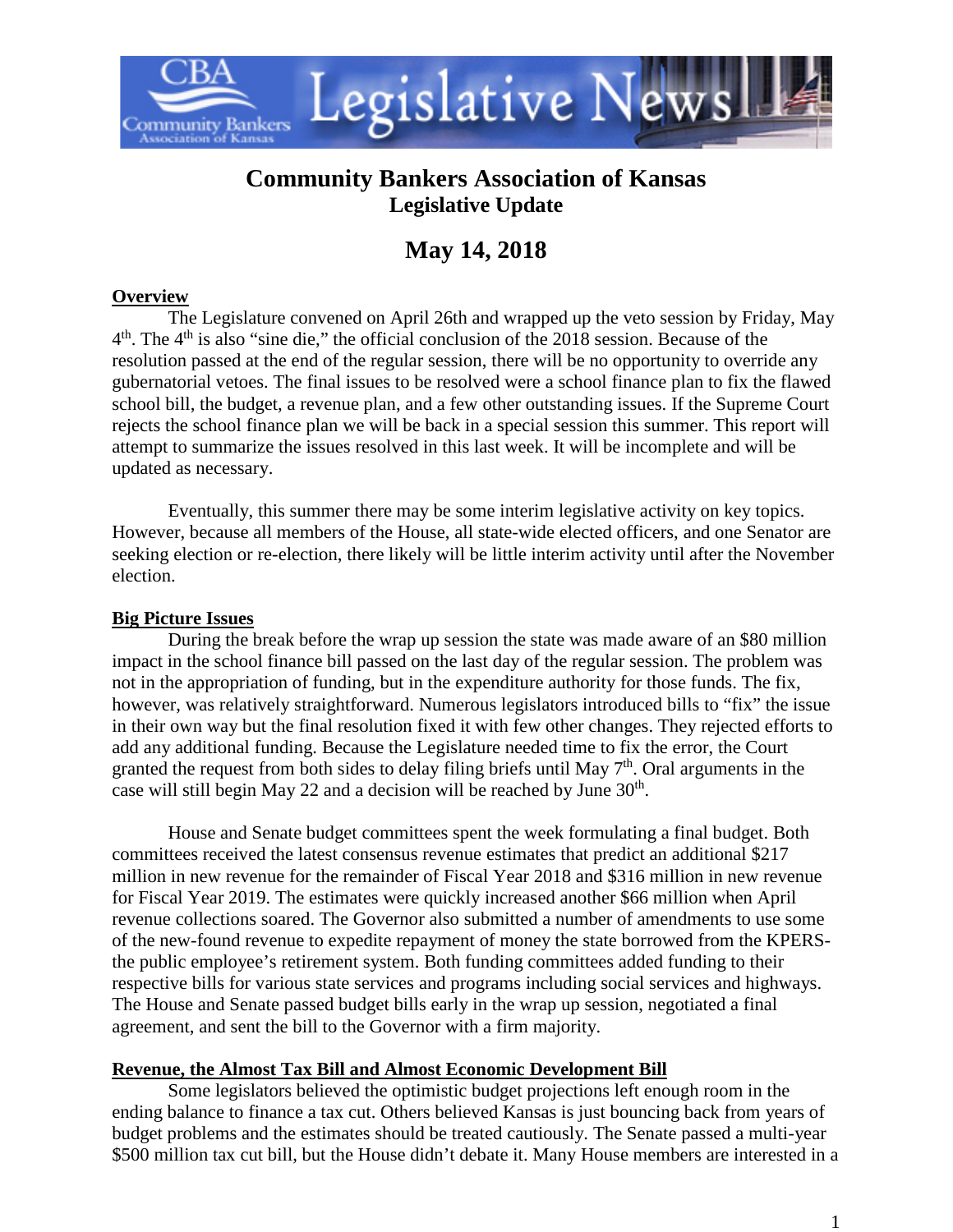chance to vote for tax relief as all 125 seats are up for re-election this fall but there is uncertainty about the exact nature and impact of the changes to federal tax law. Very late in the session, the Senate proposed a tax package that the conference committee report on Senate Sub. for House Bill 2228. The bill would partially decouple state law regarding itemized deductions from the new federal tax policy and allow Kansans to claim state but not federal deductions, and would accelerate some itemized deductions restoration (medical, mortgage, and property tax). Additionally, the plan continued the tax deferred foreign income repatriated under new federal tax law, as well as some small income tax credits and exemptions. The bill would allow Kansans to take advantage of changes in federal tax policy, but the bill reduced state income by as much as \$500 million over five years and the actual impact was unclear. Combined with the potential impact of an impending trade war on crop prices and unresolved school finance issues, the Senate passed the bill, but the House faltered. A summary of the tax bill Senate Sub. for House Bill 2228 that did not pass can be found at:

[http://www.kslegislature.org/li/b2017\\_18/measures/documents/ccrb\\_hb2228\\_01\\_may3.pdf](http://www.kslegislature.org/li/b2017_18/measures/documents/ccrb_hb2228_01_may3.pdf)

The tax bill failure in the House also doomed passage of an economic development bill, Senate Bill 296, that would have limited future STAR bond projects with state approval and forced local governments to contribute more, extend High Performance Incentive Program, and implement a rural economic development known as Ad Astra. The bill was perceived as adding restrictions and limitations on economic development and making it more difficult for smaller projects to provide the local match. The bill did not run in the Senate after the tax bill failed in the House. A summary of the economic development bill Senate Bill 296 that did not pass can be found here:

[http://www.kslegislature.org/li/b2017\\_18/measures/documents/ccrb\\_sb296\\_01\\_0000.pdf](http://www.kslegislature.org/li/b2017_18/measures/documents/ccrb_sb296_01_0000.pdf)

Now, the Kansas Supreme Court will hold oral arguments on the funding bill and make a decision and the Legislature may have to convene for a special session.

#### **Financial Institution Issues**

Bills that have been published and the bill history can be found on the Legislature's official website: [http://www.kslegislature.org/li/b2017\\_18/measures/bills/](http://www.kslegislature.org/li/b2017_18/measures/bills/)

The conference committee reports that include the final contents of agreements between the House and Senate, whether passed or not, can be found in two locations: <http://www.kslegresearch.org/KLRD-web/CCRB.html> [http://www.kslegislature.org/li/b2017\\_18/committees/conference/?page=1](http://www.kslegislature.org/li/b2017_18/committees/conference/?page=1)

All bills that did not pass are dead. The 2019 legislative session will begin a new biennium, or two-year bill cycle.

A variety of technical changes to financial institutions policy made their way through the process this session and most of them are resolved.

Conference committee on Senate Bill 335 includes Senate Bill 335 and Senate Bill 284.

- Passed House 116-4 and Senate 39-0 and Governor signed  $5/8/18$ .
- Full summary of the bill can be found at: [http://www.kslegislature.org/li/b2017\\_18/measures/documents/ccrb\\_sb335\\_01\\_financial](http://www.kslegislature.org/li/b2017_18/measures/documents/ccrb_sb335_01_financial_institutions.pdf) [\\_institutions.pdf](http://www.kslegislature.org/li/b2017_18/measures/documents/ccrb_sb335_01_financial_institutions.pdf)

Senate Bill 335. Including savings and loan associations and savings banks in the state banking code and repealing the savings and loan code.